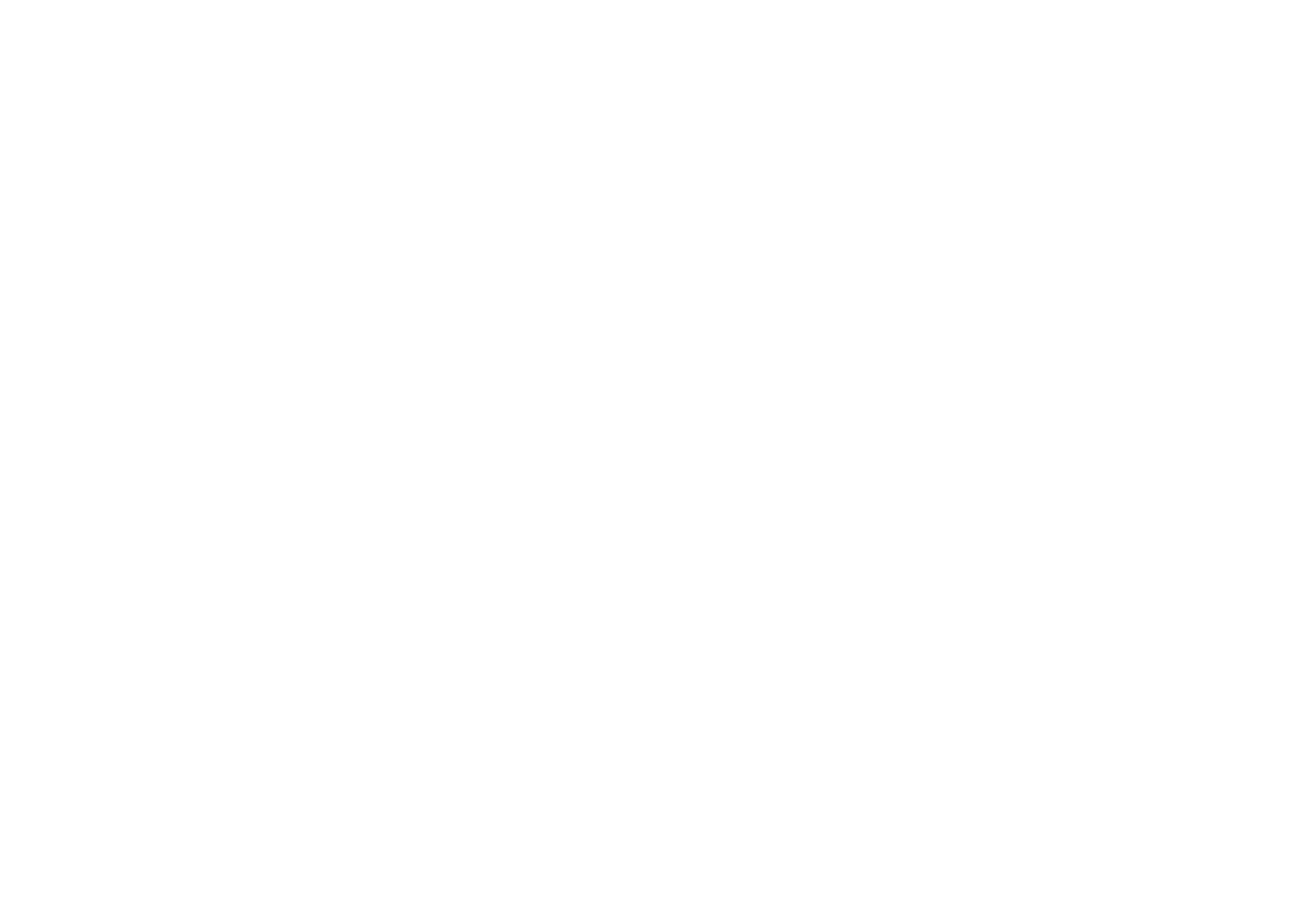## **DRAUGHT BEER & CIDER**

330ML/500ML

STONE & WOOD PACIFIC ALE, Australia, 9 / 15 MENABREA BIONDA LAGER, Italy 9 / 15

## **BOTTLED BEER & CIDER**

PERONI LEGGERA 3.5%, Italy / 9 PERONI RED, Italy / 9 BIRRA BALADIN 'ISAAC' BLONDE PALE ALE, Italy / 14 BIRRA DEL STRETTO Double Malt, Italy / 12 THE HILLS APPLE CIDER, Australia / 9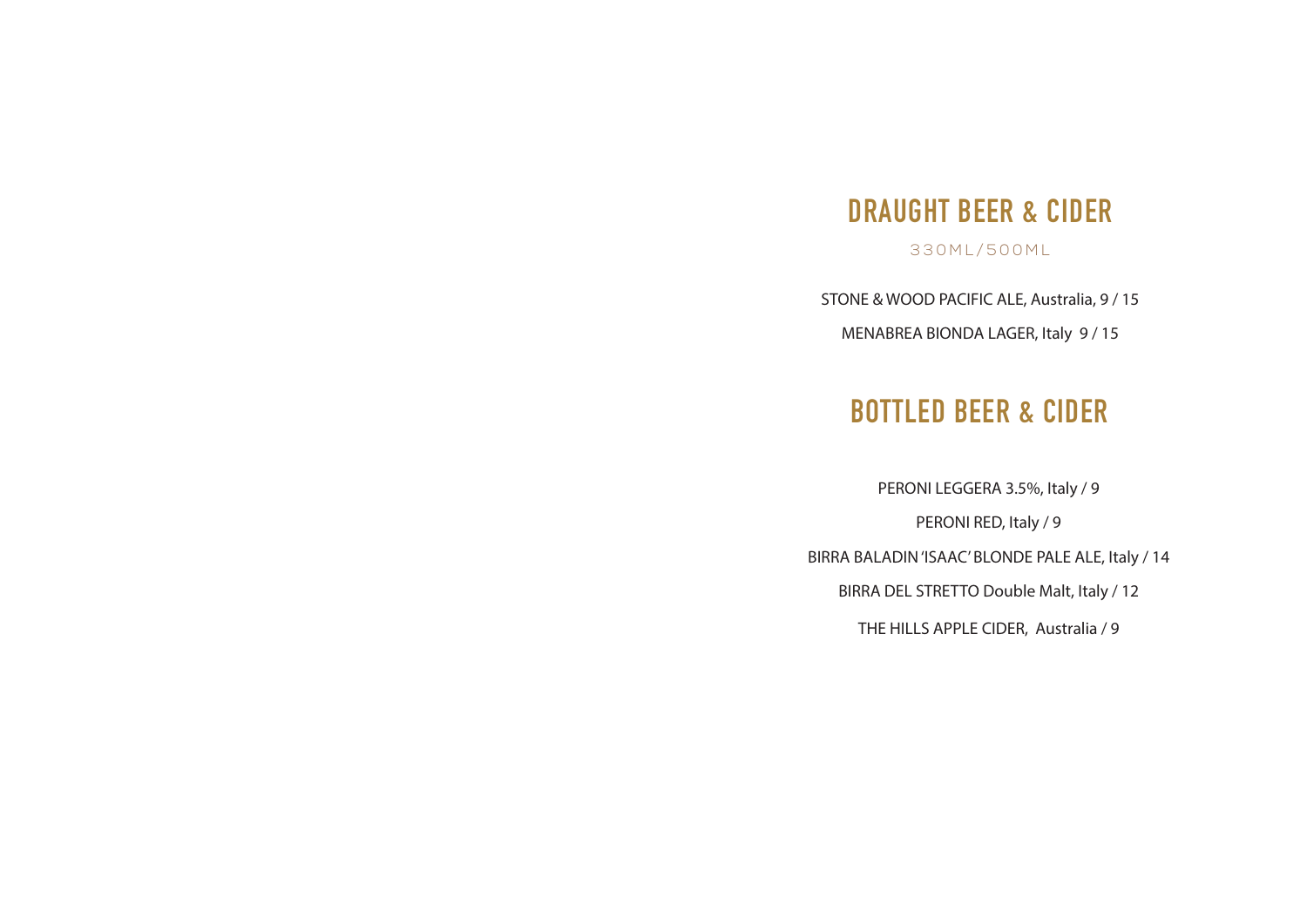## **ITALIAN COCKTAILS**

APEROL SPRITZ / Aperol, Prosecco, Soda Water, Orange / 18 NEGRONI / Gin, Campari, Cinzano Rosso / 20 BELLINI / Peach Puree with Prosecco / 15 ROSSINI / Strawberry Puree with Prosecco / 15 AMERICANO / Campari, Cinzano Rosso, Soda Water / 16 CAMPARI SPRITZ / Campari, Prosecco, Soda Water / 18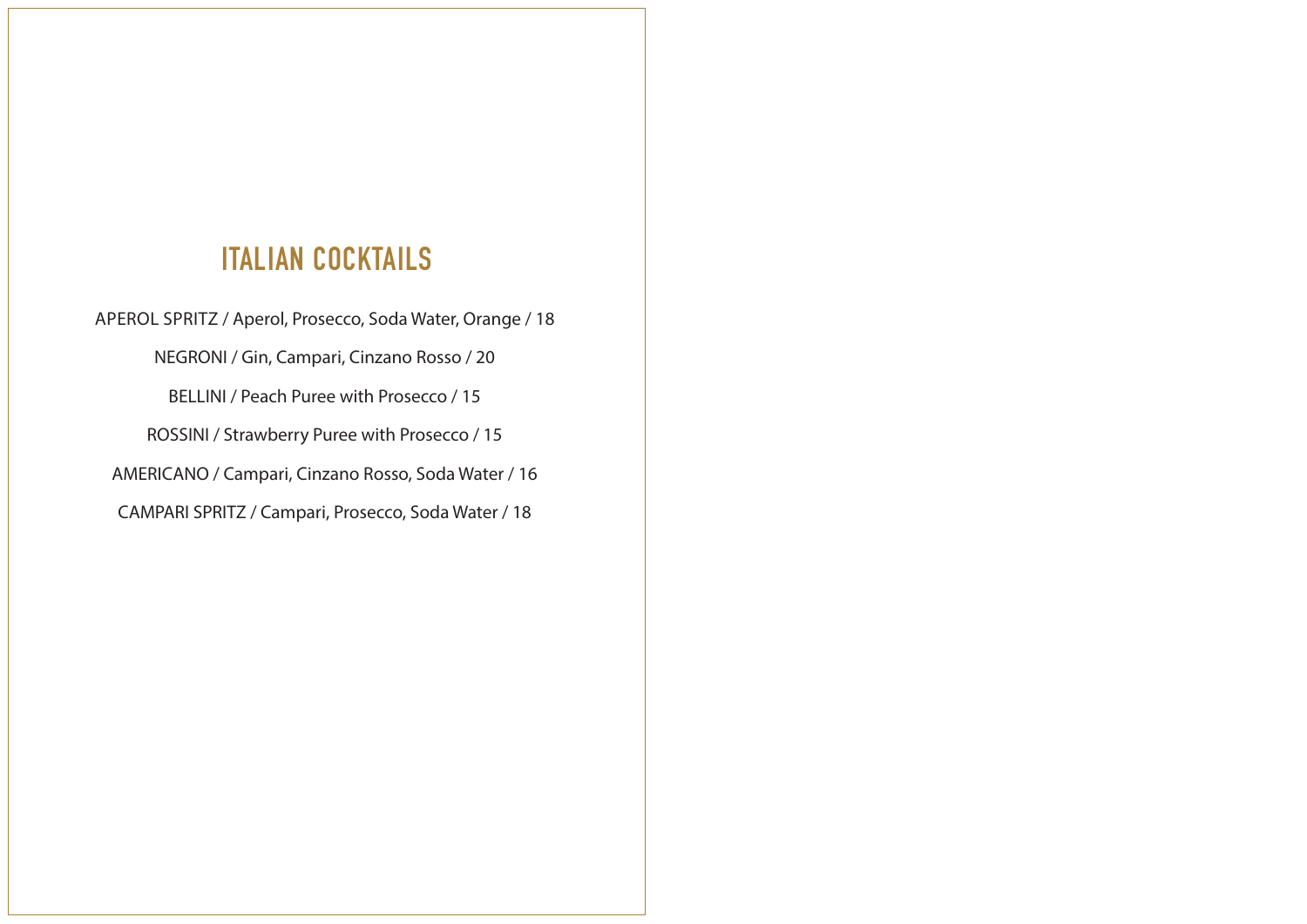## **HOUSE COCKTAILS**

#### SWEETER

SESSO / Vodka, Strawberry, Lychee and Lime Juice / 19 TESTA ROSSA / Gin, Fresh Raspberries, Italicus Bergamot, Lemon Juice, Acqua Faba / 19 BELLA VITA / Vodka, Passionfruit, Lemon Juice and Lychee / 19

#### FRESHER

CARINA / Gin, Elderflower, Cointreau, Cucumber, Ginger, Apple Juice and Lime Juice / 19 TIKI TONY / Plantation Pineapple Rum, Campari, Passionfruit, Vanilla, Lime Juice/ 20 SICILIANA MARGARITA / Tequila, Etna Mandarino, Aranciata Rossa, Chilli, Lime Juice / 19 COUSIN JUAN / Tequila, Aperol, Limoncello & Lemon Juice / 18

#### STRONGER

BARREL-AGED NEGRONI / Our custom made American Oak Barrel aged to

perfection with Campari, Bombay & Carpano Antica / 20

## **MOCKTAILS**

STRAWBERRY & SPICE / Muddled Ginger, Fresh Strawberry, Lime, Ginger Beer / 14

NOBBYS BLISS / Lychee, Passionfruit and Lemon Juice / 14

FRESH & GREEN / Ovant Zero Alcohol Gin, Cucumber, Ginger, Apple Juice, Lemon,

Lime, Elderflower / 17

ZERO G&T / Ovant Zero Alcohol Gin, Italian Tonic Water, Cucumber Slice / 10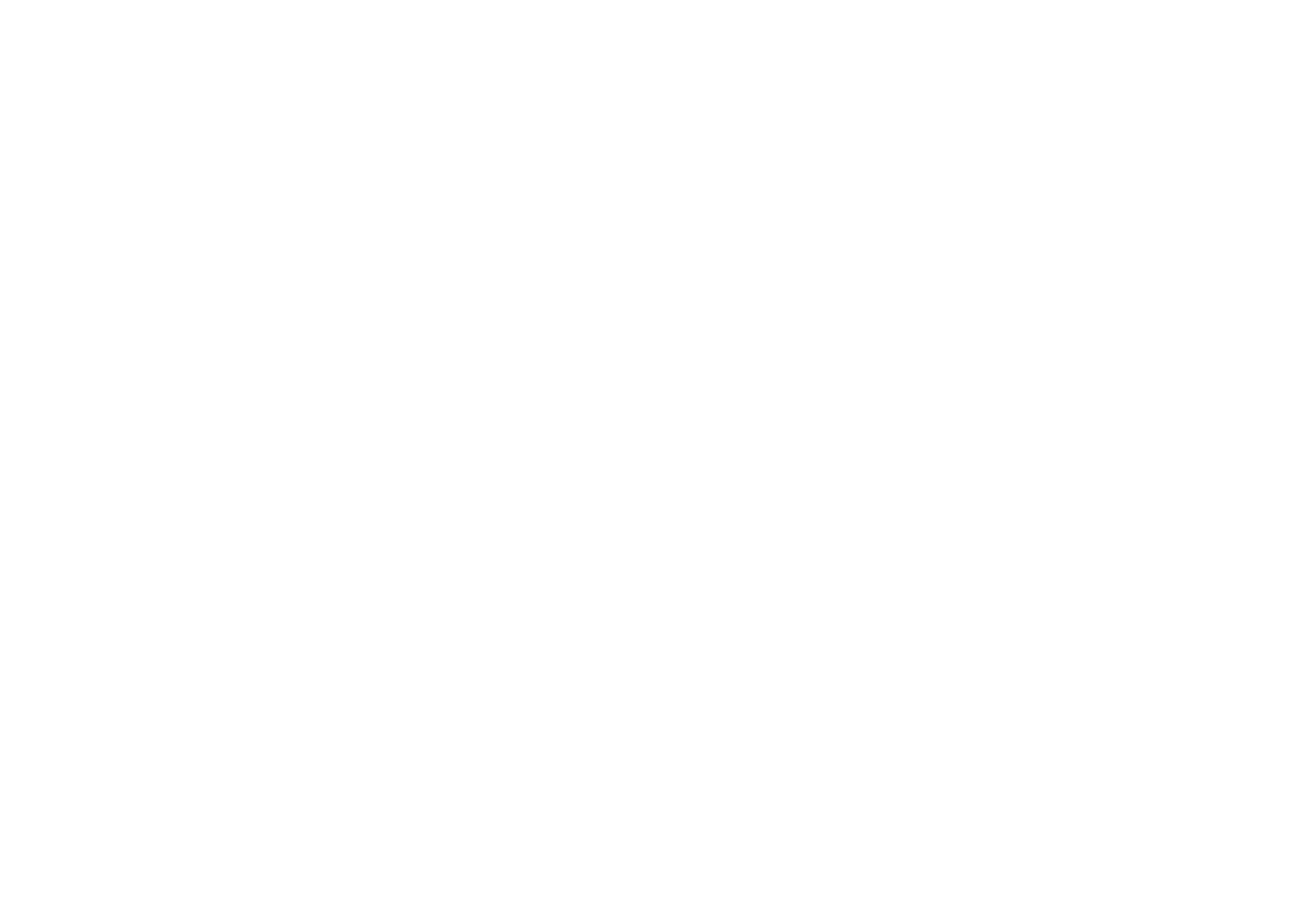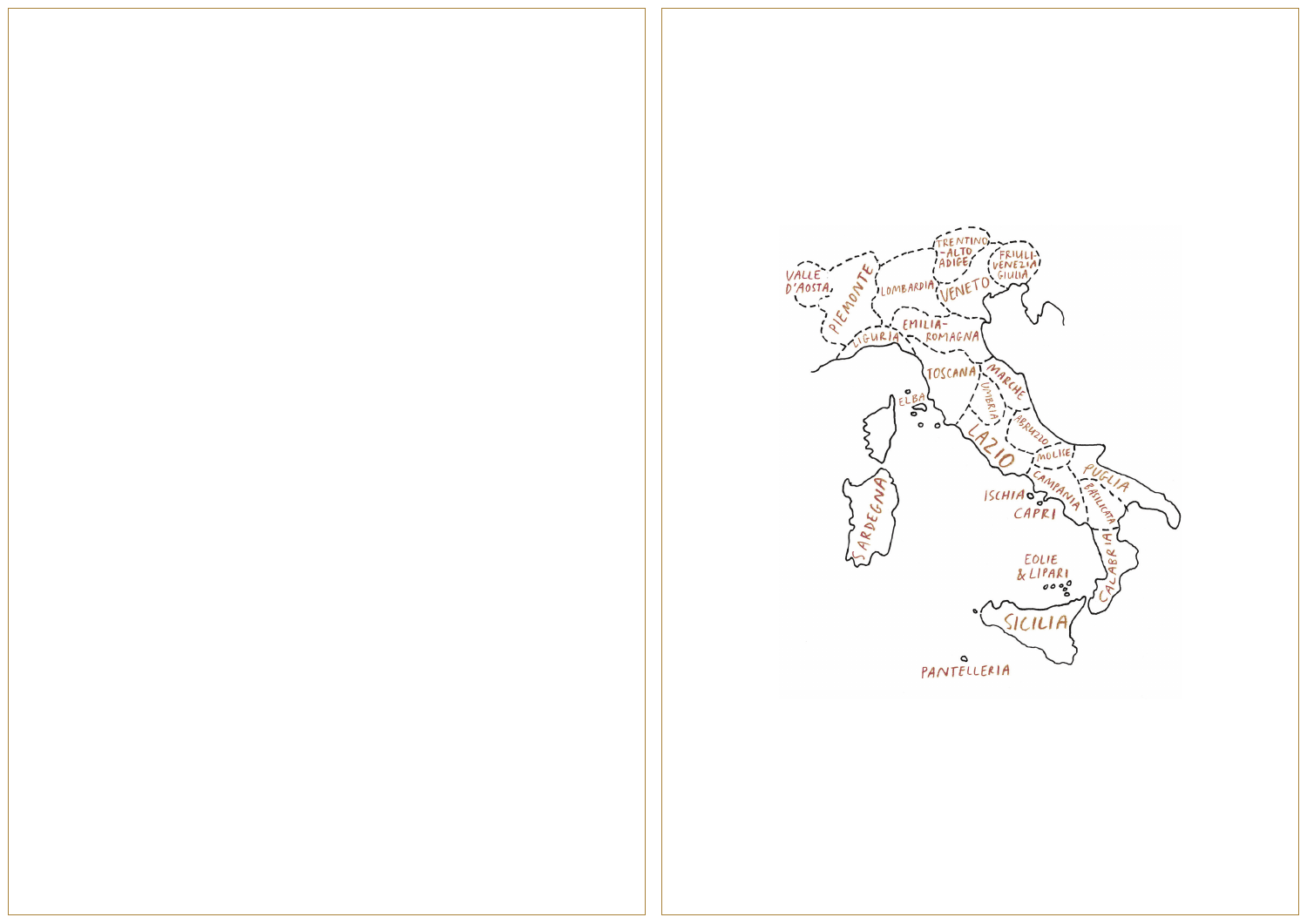

WINES BY THE GLASS

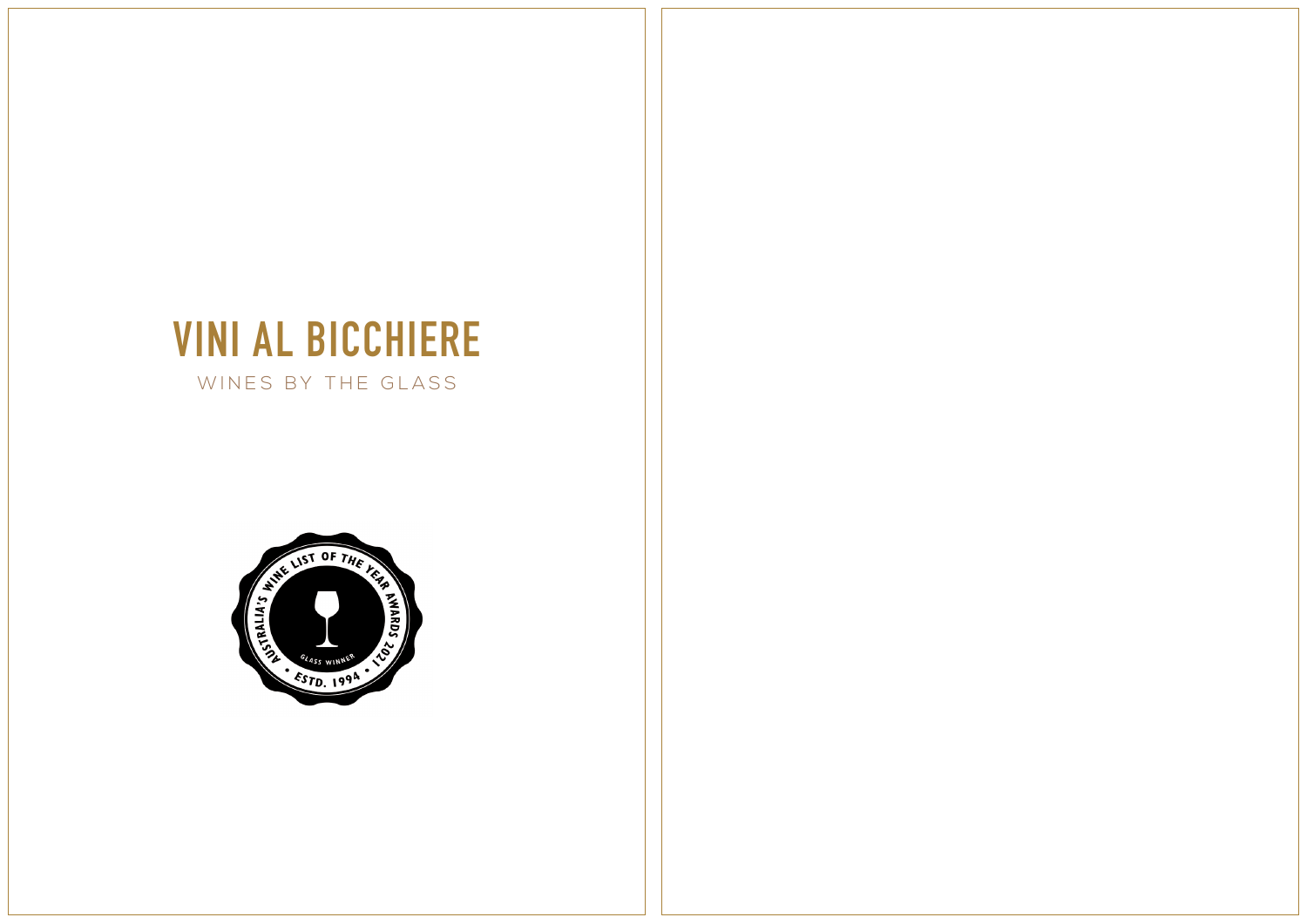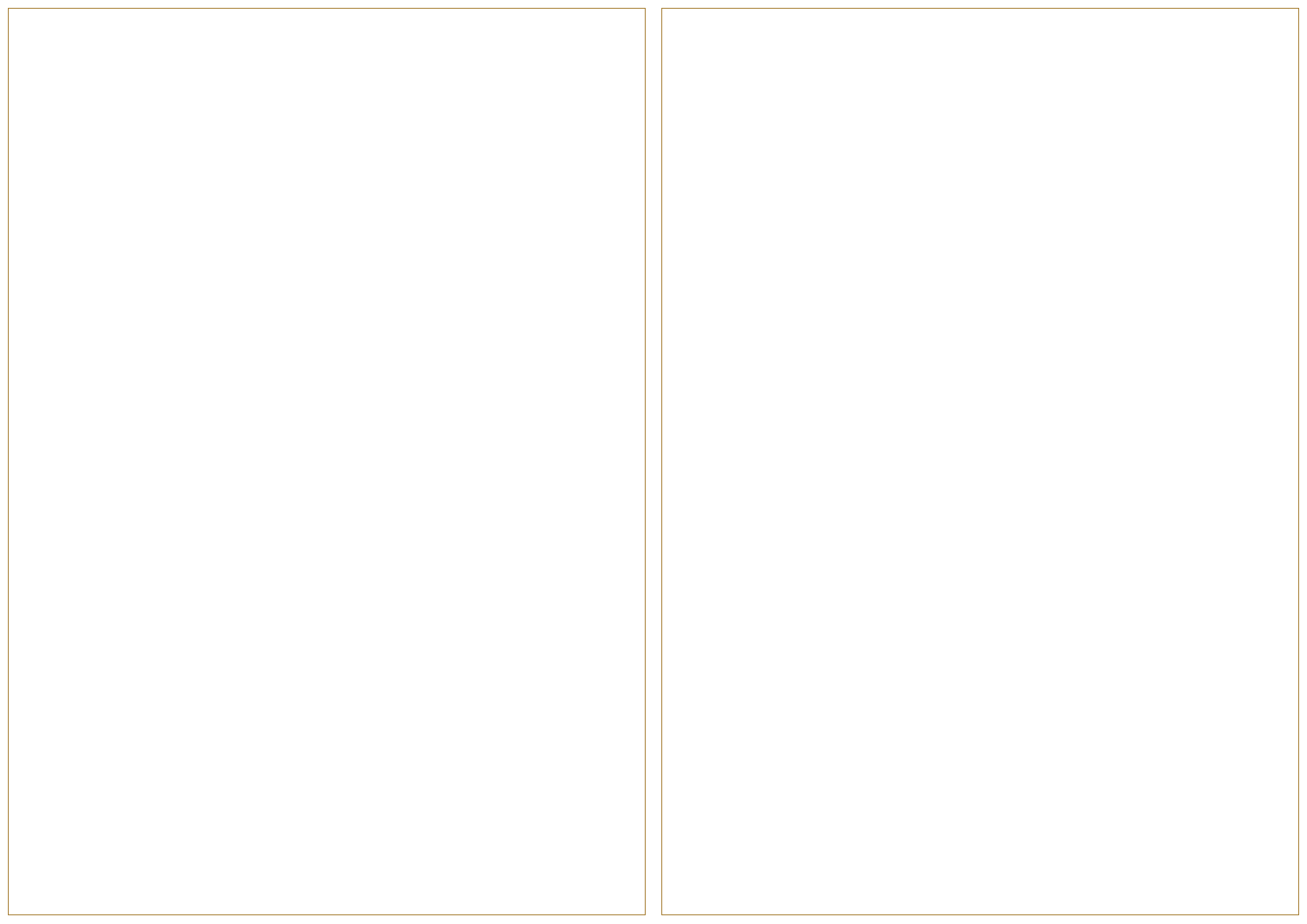# **VINI FRIZZANTE**

### SPARKLING

NV LA RIVA DEI FRATI / Prosecco / Veneto, IT / 16

NV SIGNOR VINO MOSCATO / Riverina, NSW / 12

## **VINI BIANCHI**

#### WHITE

 2020 CORTE GIARA / Pinot Grigio / Veneto, IT / 12 2020 HAHA / Sauvignon Blanc / Marlborough, NZ / 12 2020 CANTINE PRA 'OTTO' SOAVE CLASSICO / Garganega/ Veneto, IT / 18 2020 SANTADI / Vermentino / Sardinia, IT / 16 2018 TARRAWARRA / Chardonnay / Yarra Valley, VIC / 15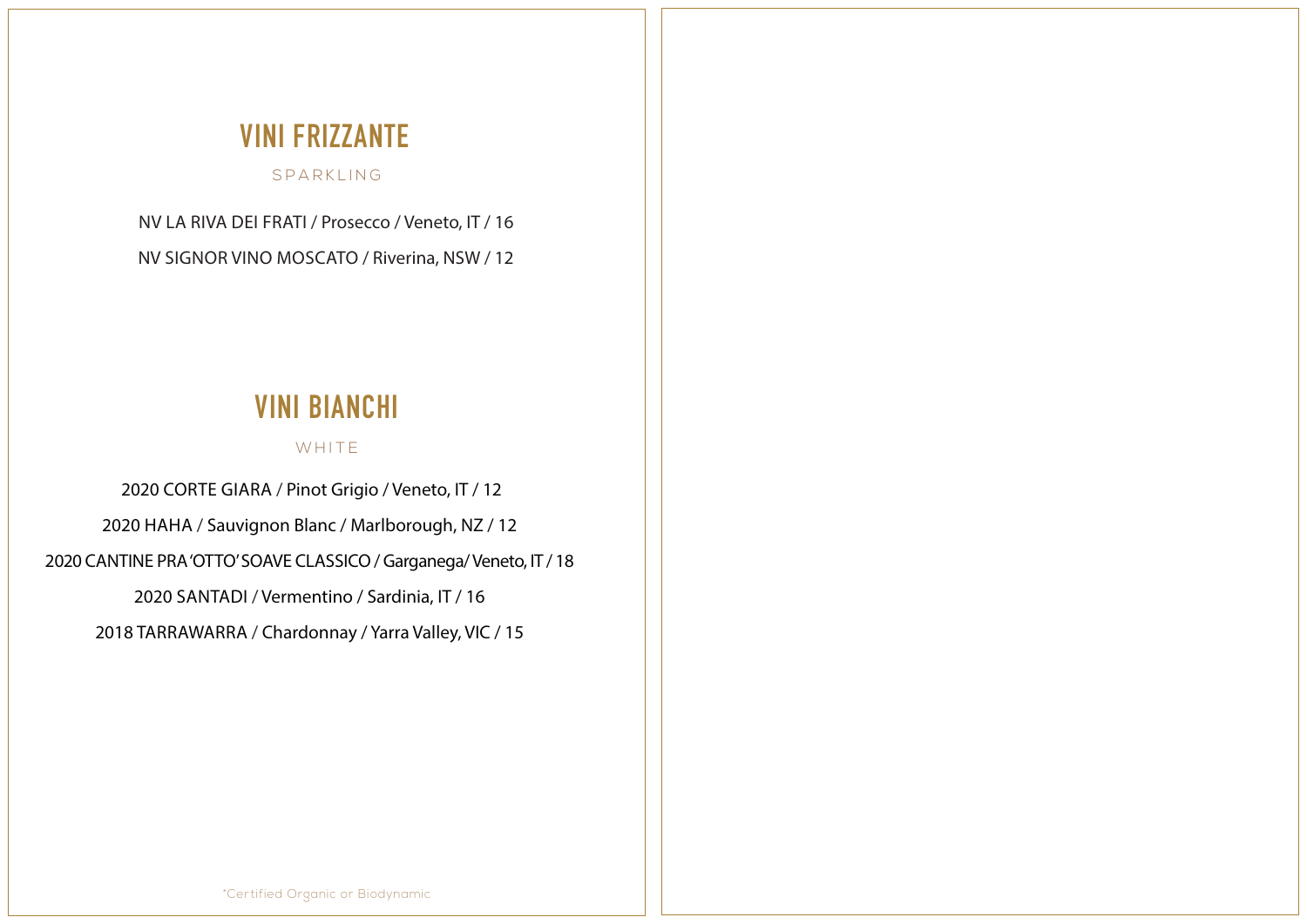## **VINI ROSSI**

#### RED

2020 RED CLAW / Pinot Noir / Mornington Peninsula, VIC / 15

2020 TENUTA IL PALAGIO CHIANTI / Sangiovese / Tuscany, IT / 16

2019 MARCARINI 'LASARIN' / Nebbiolo / Piedmont, IT / 18

2019 \*FLUENTE / Montepulciano / Marche, IT / 16

2018 VARVAGLIONE 'PASSIONE' / Primitivo / Puglia, IT / 16

2020 LANGMEIL 'LONG MILE' / Shiraz / Barossa Valley, SA / 12

2019 CASANOVA DI NERI 'IROSSO' / Sangiovese & Cabernet Sauvignon / Tuscany, IT / 26

## **VINI ROSATI E ARANCIONI**

### ROSE & SKIN CONTACT (ORANGE)

2020 RAMEAU D'OR ROSE / Cinsault & Grenache / Provence, FR / 14

2020 TOBLAR / Pinot Grigio (Skin Contact) / Friuli, IT / 15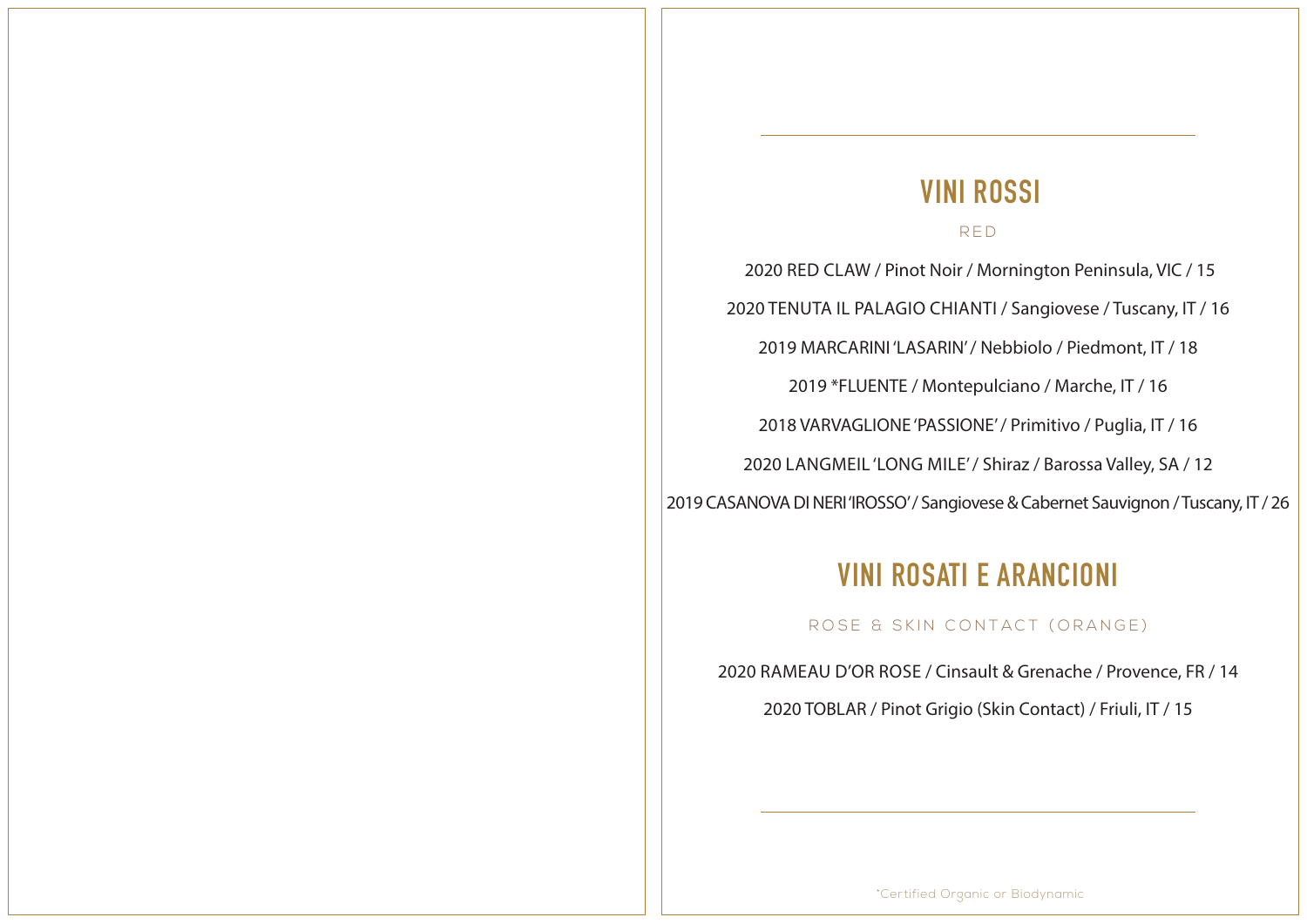# **VINI IN BOTTIGLIE**

WINES BY THE BOTTLE

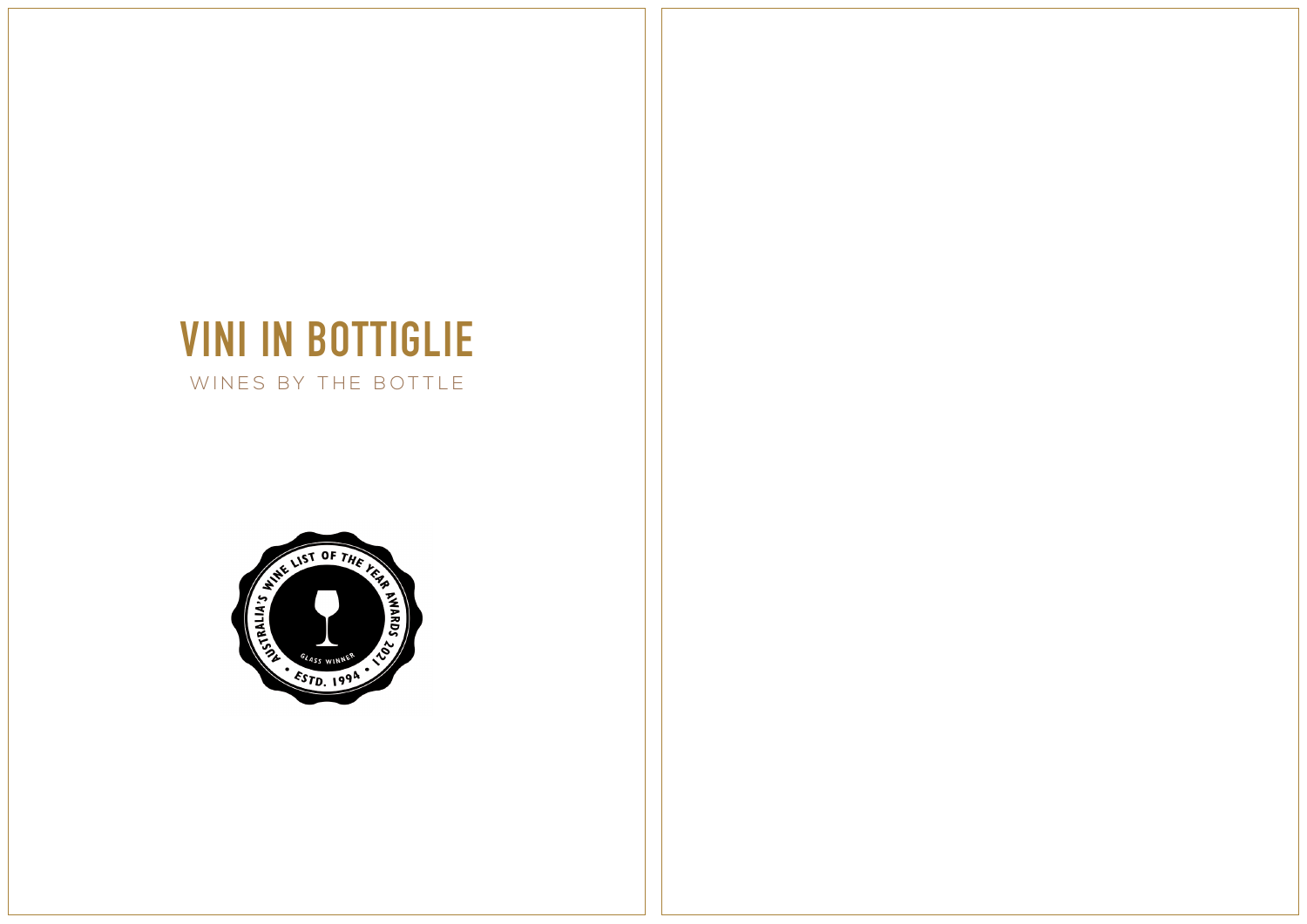

NV LA RIVA DEI FRATI / Prosecco / Veneto, IT / 60

NV SIGNOR VINO / Moscato / Riverina, NSW / 45

NV CA DEL BOSCO FRANCIACORTA / Chardonnay, Pinot Bianco & Pinot Nero / Lombardy, IT / 140

NV LOUIS ROEDERER BRUT / Champagne, FR / 150

## **VINI ROSATI E ARANCIONI**

ROSE & SKIN CONTACT (ORANGE)

2021 LONGVIEW 'JUNO' ROSATO / Nebbiolo Rose / Adelaide Hills, SA / 50 2020 RAMEAU D'OR ROSE / Cinsault & Grenache / Provence, FR / 60 2018 GRACI ETNA / Nerello Mascalese Rosato / Sicily, IT / 90 2020 TOBLAR / Pinot Grigio (Skin Contact) / Friuli, IT / 65

BY THE BOTTLE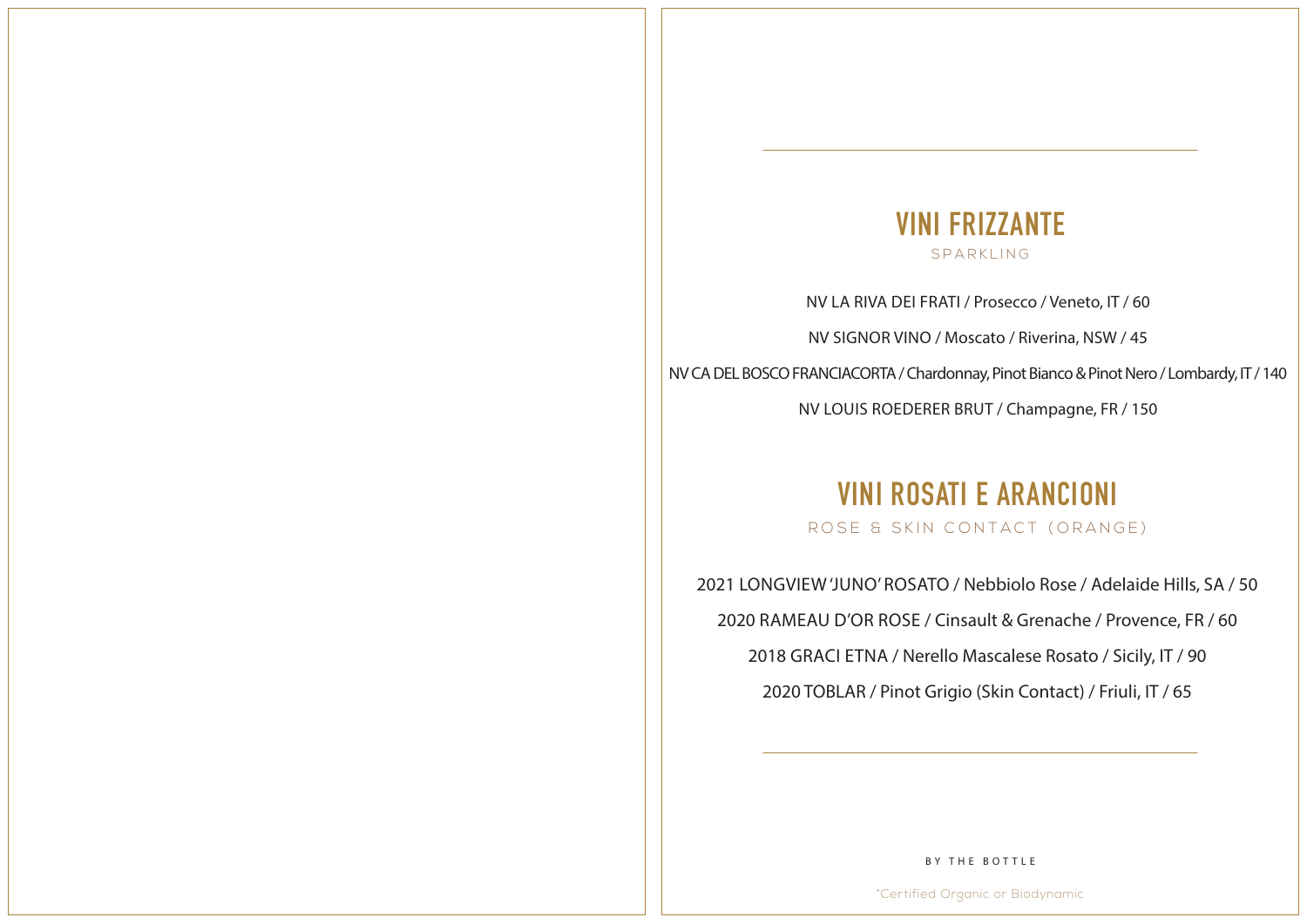## **VINI BIANCHI**

#### WHITE

#### LIGHT AND CRISP

 2020 CORTE GIARA / Pinot Grigio / Veneto, IT / 50 2019 FONTANA VECCHIA / Falanghina / Campania, IT / 65 2019 FONDO ANTICO / Grillo / Sicily, IT / 65 2020 CANTINE PRA 'OTTO' SOAVE CLASSICO / Garganega / Veneto, IT / 70 2021 HAHA / Sauvignon Blanc / Marlborough, NZ / 50

#### MEDIUM + FRESH

2020 OCEAN EIGHT / Pinot Gris / Mornington Peninsula, VIC / 85 2020 BERTANI LE QUARIRE LUGANA / Trebbiano / Veneto, IT / 80 2020 SANTADI / Vermentino / Sardinia, IT / 60 2020 \*LE CANIETTE 'VERONICA' / Pecorino / Marche, IT / 70 2021 \*GROSSET 'SPRINGVALE' / Riesling / Clare Valley, SA / 90

#### FULL BODIED & RICH

2018 TARRAWARRA / Chardonnay / Yarra Valley, VIC / 60 2020 CASTELLO DELLA SALA 'BRAMITO' / Chardonnay / Umbria, IT / 80 2020 GIORLAMO RUSSO 'NERINA' ETNA BIANCO / Carricante / Sicily, IT / 120 2019 YARRA YERING / Chardonnay / Yarra Valley, VIC / 160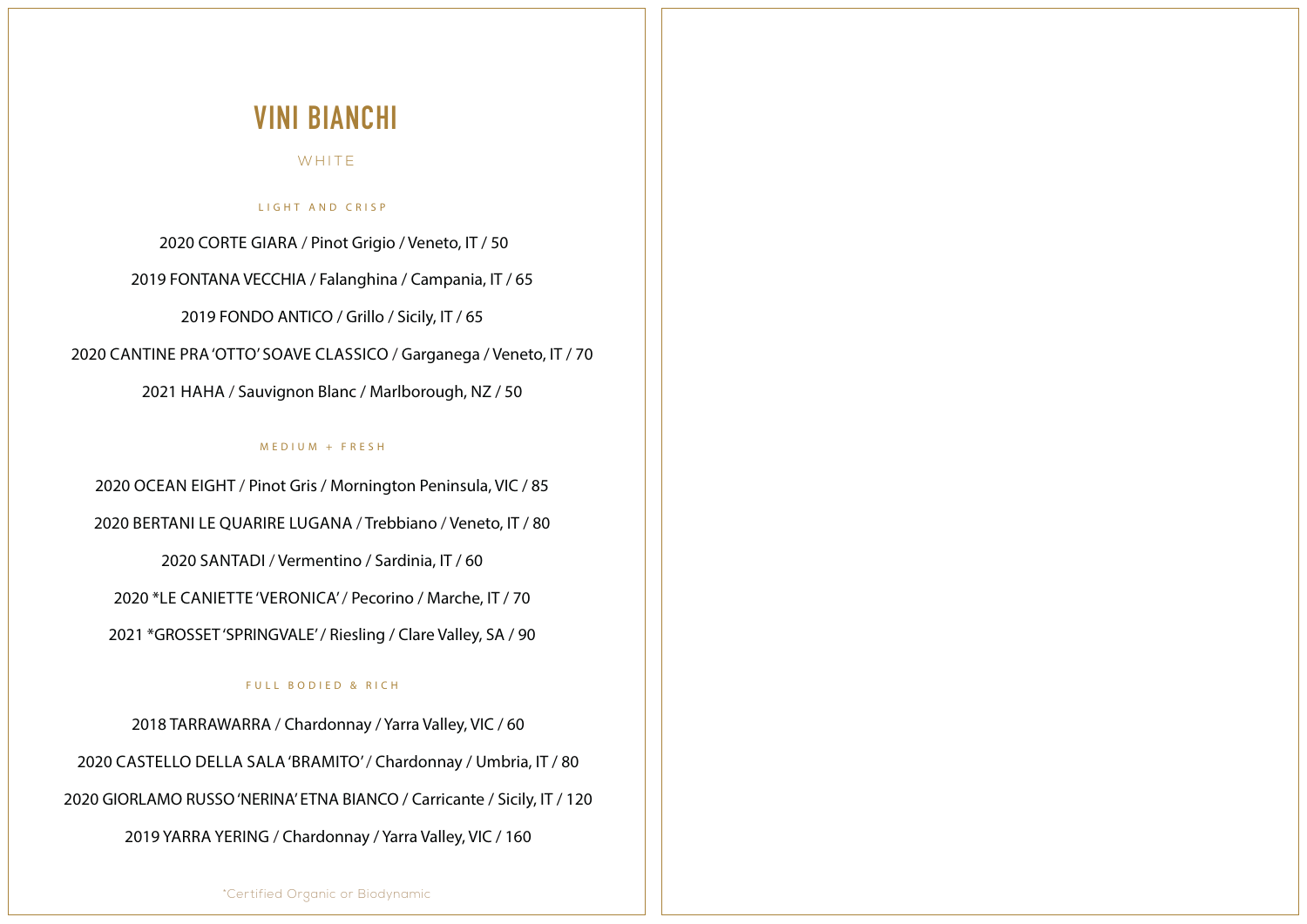BY THE BOTTLE

## **VINI ROSSI** RED

#### LIGHT BODIED

2020 RED CLAW / Pinot Noir / Mornington Peninsula, VIC / 55 2018 \*FROMM / Pinot Noir / Marlborough, NZ / 70 2020 \*TWO PADDOCKS / Pinot Noir / Central Otago, NZ / 120 2019 BY FARR 'TOUT PRES' / Pinot Noir / Geelong, VIC / 220 2019 \*SPERI VALPOLICELLA / Corvina, Rondinella & Molinara / Veneto, IT / 70 2019 PIETRADOLCE ETNA ROSSO / Nerello Mascalese / Sicily, IT / 80 2019 \*COS CERASUOLO / Frappato & Nero d'Avola / Sicily, IT / 140 2013 FEYLES BARBARESCO RISERVA / Nebbiolo / Piedmont, IT / 160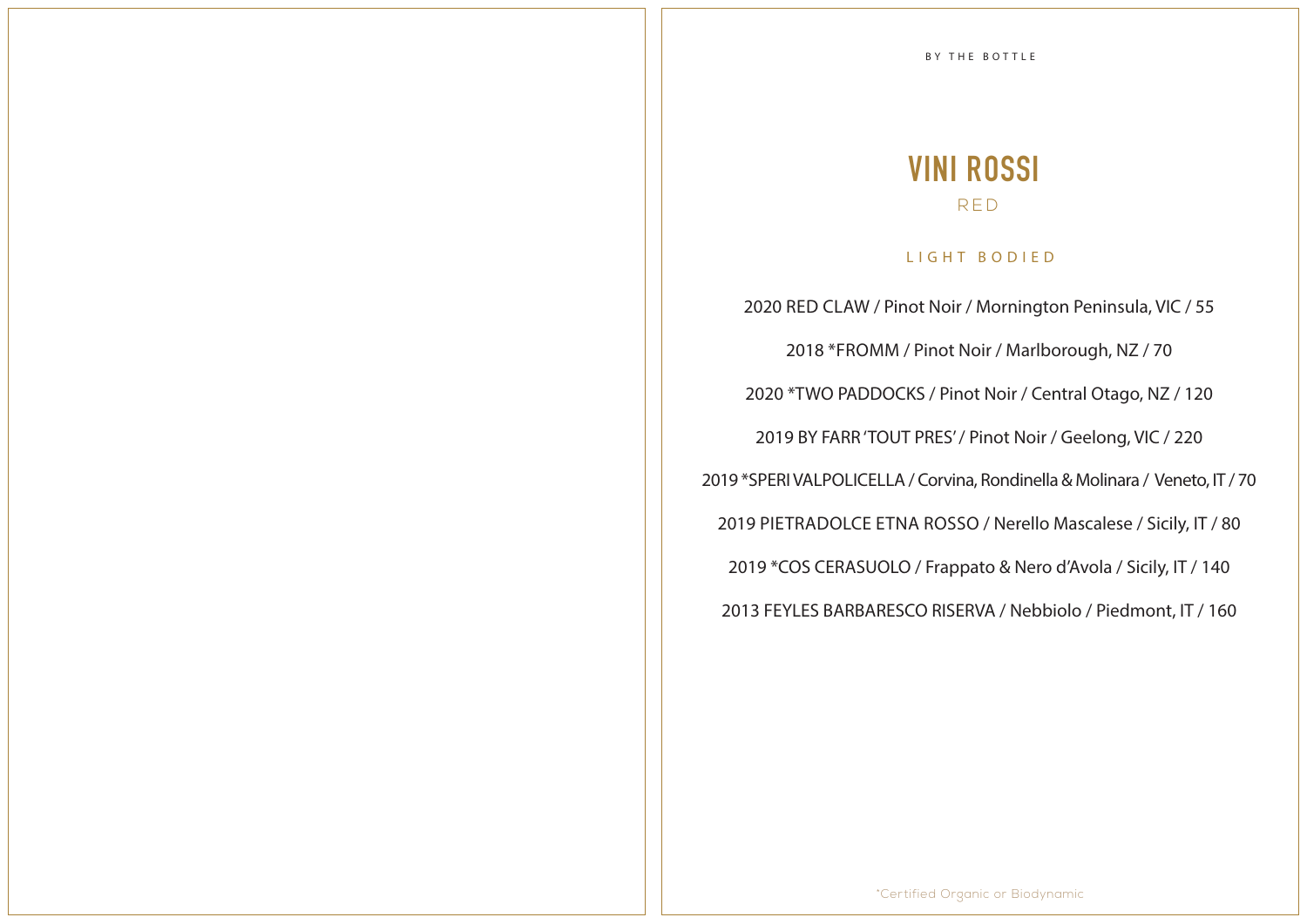# **VINI ROSSI**

RED

#### MEDIUM BODIED

 2020 TENUTA IL PALAGIO CHIANTI / Sangiovese / Tuscany, IT / 55 2019 FELSINA CHIANTI CLASSICO / Sangiovese & Canaiolo / Tuscany, IT / 90 2019 CASANOVA DI NERI 'IROSSO' / Sangiovese & Cabernet Sauvignon / Tuscany, IT / 110 2014 QUINTARELLI VALPOLICELLA CLASSICO / Corvinone, Corvina & Rondinella / Veneto, IT / 350 2019 MARCARINI 'LASARIN' / Nebbiolo / Piedmont, IT / 80 2019 PODERI COLLA / Nebbiolo / Piedmont, IT / 110 2019 GIORLAMO RUSSO 'NERINA' ETNA ROSSO / Nerello Mascalese / Sicily / 140 2019 ANTONELLA CORDA / Cannonau / Sardinia, IT / 80 2019 \*FLUENTE / Montepulciano / Marche, IT / 60 2018 \*TENUTA LA FAVOLA / Nero D'Avola / Sicily, IT / 85 2020 PICO MACARIO / Barbera / Piedmont, IT / 70 2019 CASTAGNA 'ADAMS RIB' / Nebbiolo & Syrah / Beechworth, VIC / 75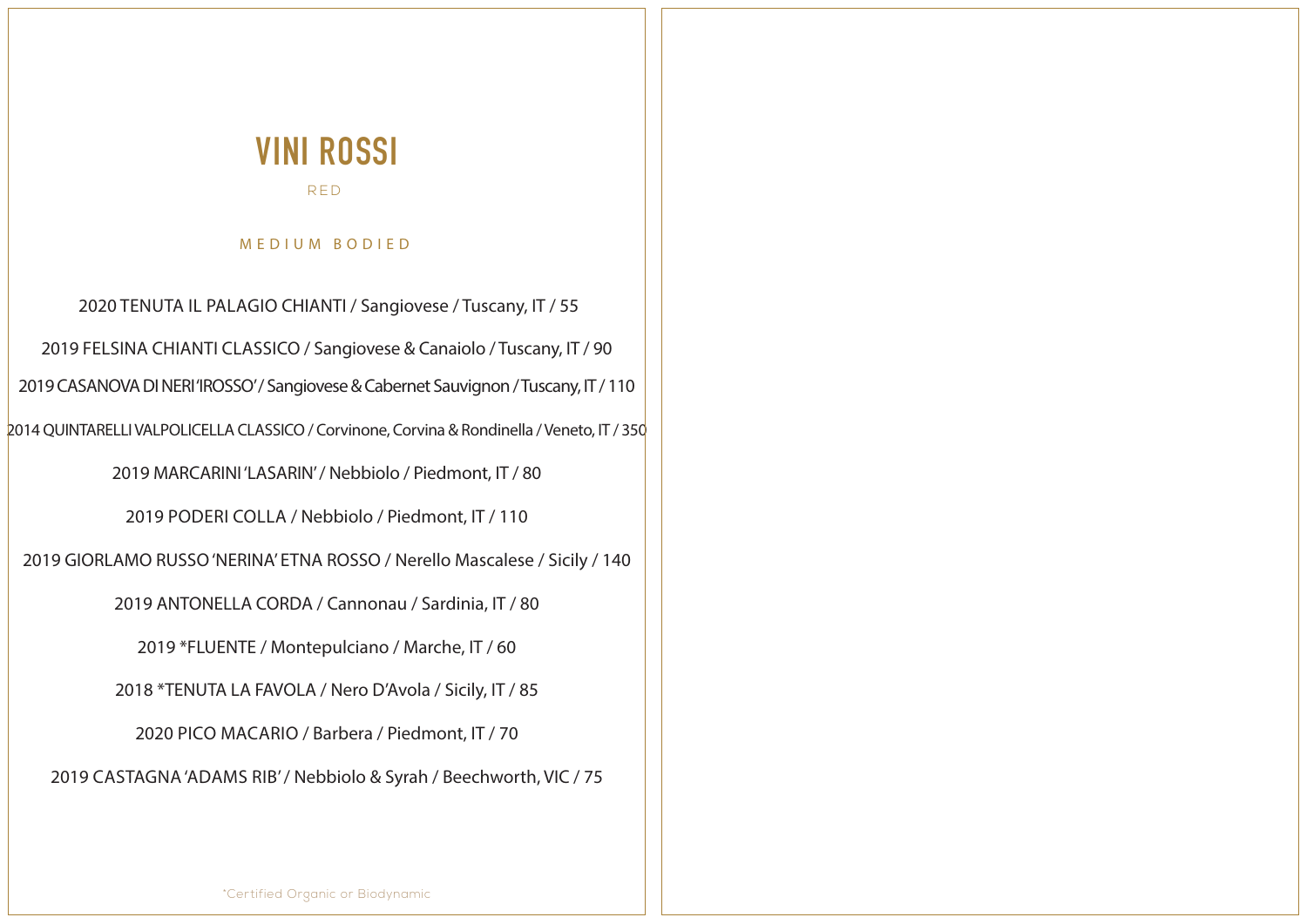# **VINI ROSSI**

RED

#### FULL BODIED

2018 VARVAGLIONE 'PASSIONE' / Primitivo / Puglia, IT / 60 2019 BISERNO 'INSOGLIO DEL CINGHIALE' / Syrah & Cab Sauvignon / Tuscany, IT / 95 2017 ANTINORI TIGNANELLO / Sangiovese & Cabernet Sauvignon / Tuscany, IT / 400 2018 TENUTA SAN GUIDO 'SASSICAIA' / Cabernet Sauvignon & Cabernet Franc / Tuscany / 700 2016 \*TENUTA DI CASTELLARO 'OSSIDIANA' / Corinto Nero & Nero d'Avola / Sicily (Lipari), IT / 150 2019 OCCHIPINTI 'SICCAGNO' / Nero D' Avola / Sicily, IT / 140 2016 ROCCHE CASTAMAGNA BAROLO / Nebbiolo / Piedmont, IT / 220 2013 LA TOGATA BRUNELLO DI MONTALCINO / Sangiovese Grosso / Tuscany, IT / 160 2018 HAY SHED HILL 'BLOCK 2' / Cabernet Sauvignon / Margaret River, WA / 90 2019 LANGMEIL 'LONG MILE' / Shiraz / Barossa Valley, SA / 50 2020 PRIMO 'IL BRICCONE' / Shiraz & Sangiovese / McLaren Vale, SA / 70 2017 OX HARDY 'UPPER TINTARA' / Shiraz / McLaren Vale, SA / 80 2019 JOHN DUVAL 'PLEXUS' / Grenache, Shiraz & Mouvedre / Barossa Valley, SA / 90 2019 TORBRECK 'THE FACTOR' / Shiraz / Barossa Valley, SA / 240 2008 ST BRIOC 'FRATERNITY' / Shiraz / McLaren Vale, SA / 150 2010 MONTE DALL'ORA AMARONE / Corvinone, Corvina & Rondinella / 290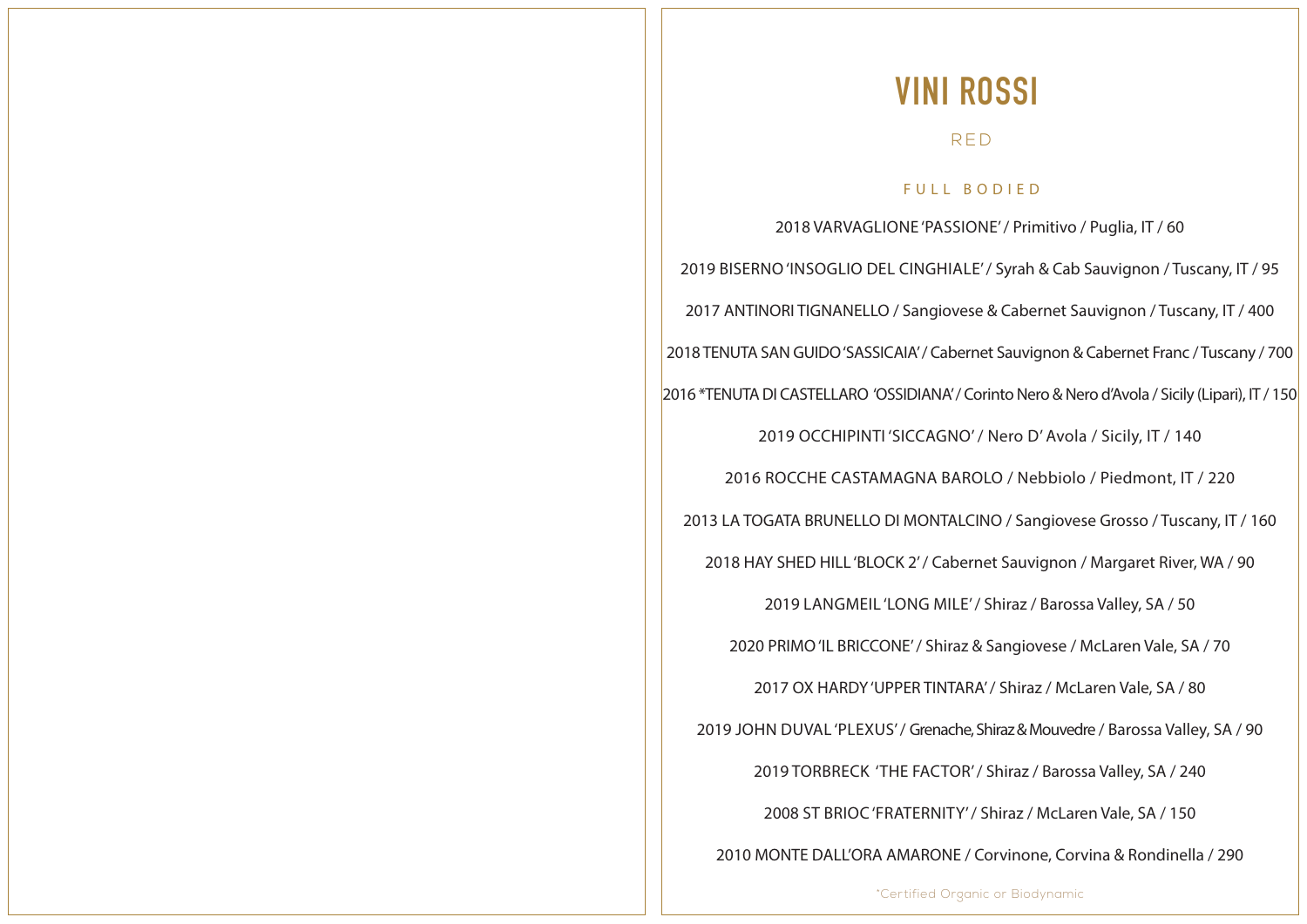# **APERITIVI**

CAMPARI / 10 APEROL / 10 CYNAR / 10

# **DIGESTIVI**

LIMONCELLO / 10 AVERNA AMARO / 10 AMARO MONTENEGRO / 12 FERNET BRANCA / 14 STREGA / 14 AMARO NONINO / 15 RUCOLINO / 15

## **GRAPPE**

POLI PO GRAPPA / 14 NONINO BARRIQUE GRAPPA / 18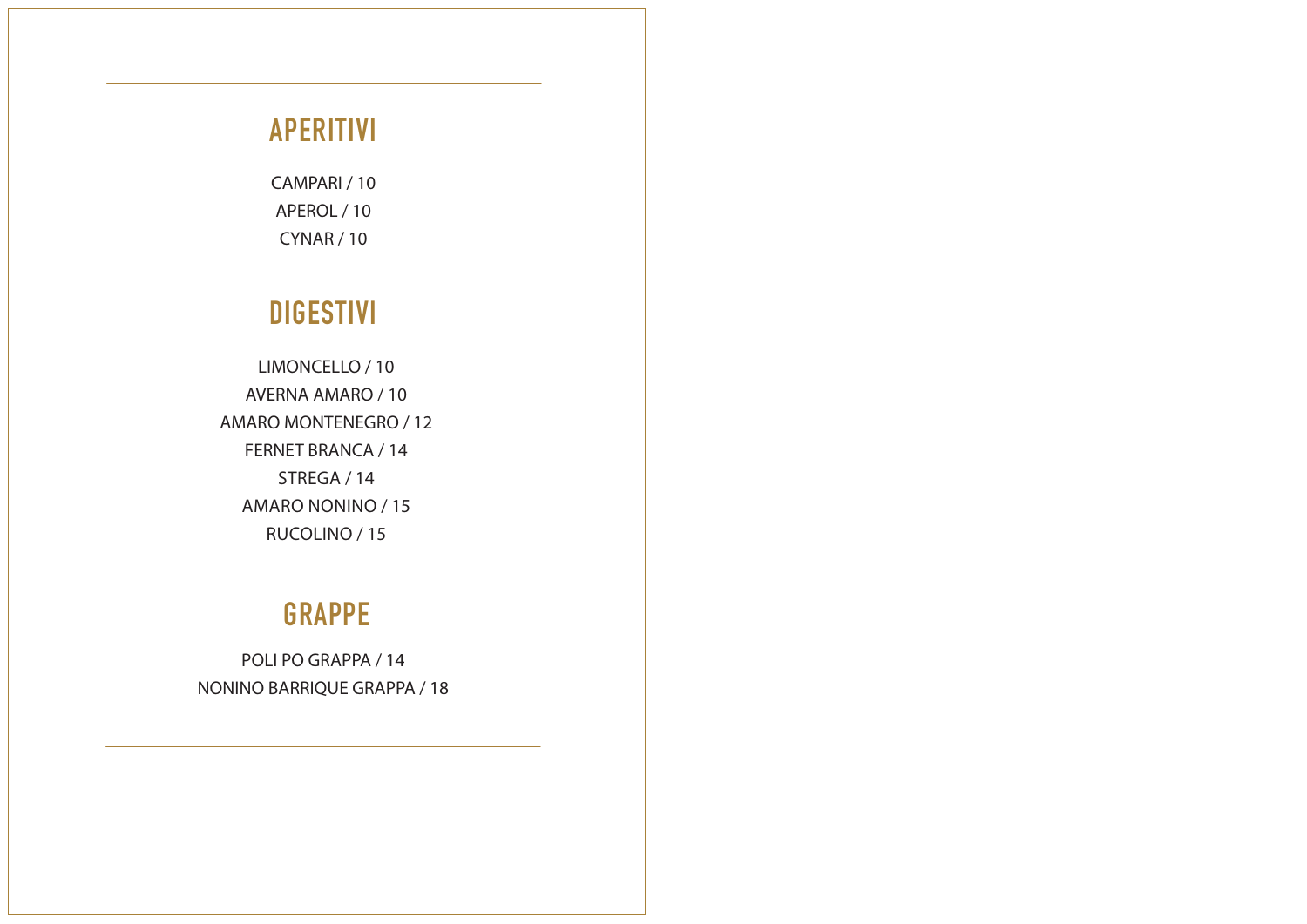## **WHISKEY**

CANADIAN CLUB, Canada / 10 GLEN GRANT, Scotland / 10 JAMESONS, Scotland / 10 JOHNNIE WALKER BLACK LABEL, Scotland / 14 GLENFIDDICH 12 YEAR OLD, Scotland / 14 TALISKER 10 YEAR OLD, Scotland / 16 LAGAVULIN 16 YEAR OLD, Scotland / 20 GLENMORANGIE 18 YEAR OLD, Scotland/ 30

## **BOURBON**

JIM BEAM / 10 JACK DANIELS / 10 WILD TURKEY / 10 MARKERS MARK / 12

## **GIN**

BULLDOG / 10 BOMBAY SAPPHIRE / 10 INK / 12 TANQUERAY NO. 10 / 14 HENDRICKS / 14 FOUR PILLARS / 15 THE BOTANIST / 16

# **BRANDY &COGNAC**

ST REMY / 14 HENNESY VSOP / 16

## **VODKA**

SKYY / 10 BELVEDERE / 15 GREY GOOSE / 15

# **RUM**

BUNDABERG / 9 SAILOR JERRY / 12 BACARDI BLANCA / 10 BACARDI 8 / 13 KRAKEN / 14 RON ZAPACA 23 / 18

# **TEQUILA**

ESPOLON RESPOSADO / 10 VOLANDO BLANCO / 14 DON JULIO ANEJO / 16